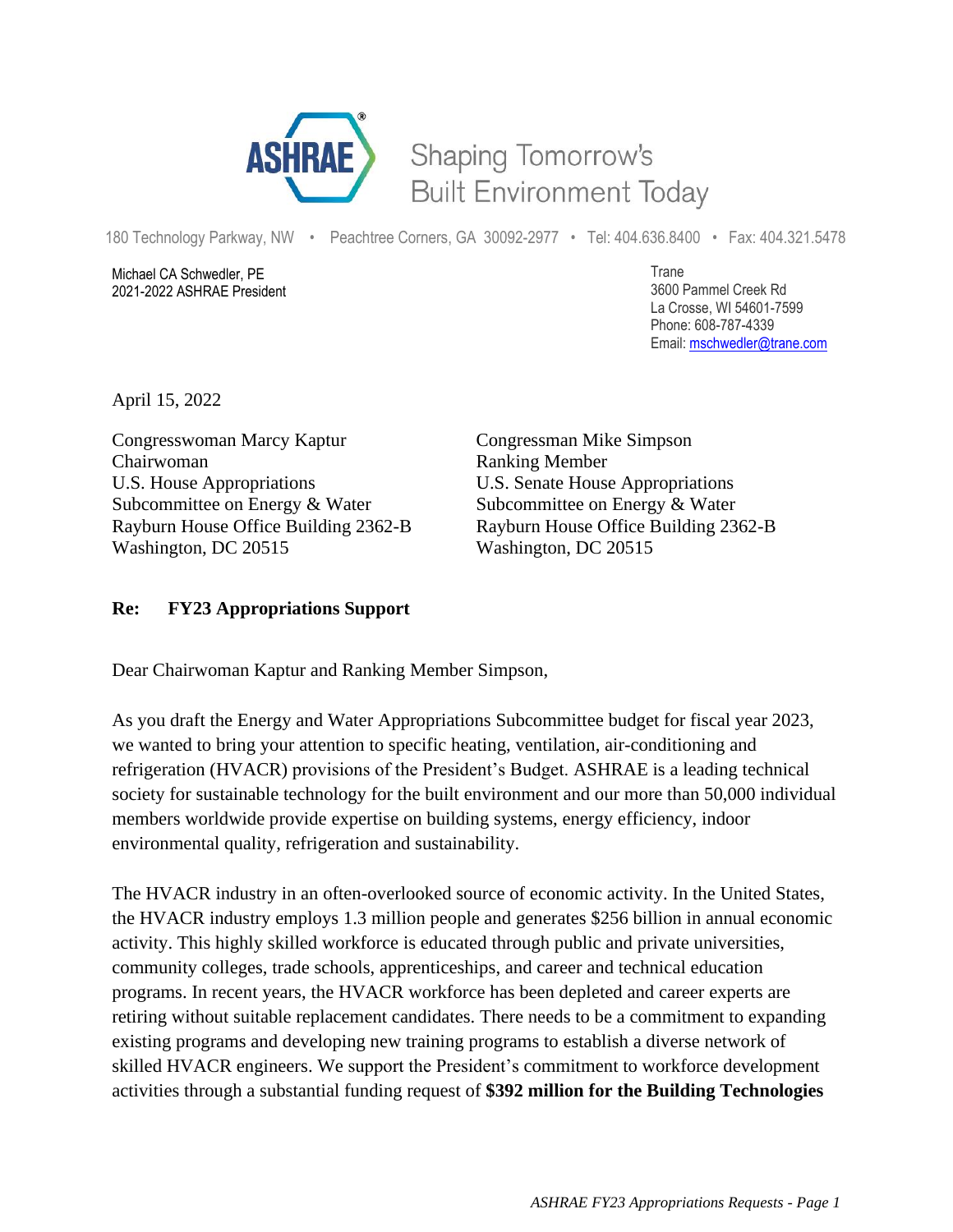**Office**, including **\$45 million for the Building Energy Codes program**, and we encourage robust funding for the Commercial Building Integration and Residential Buildings Integration programs.

The Federal Energy Management Program allows the government to act as an example for energy and water efficiency projects by funding the Assisting Federal Facilities with Energy Conservation Technologies (AFFECT). President Biden has set the laudable goal of a net-zero emissions federal building portfolio by 2045 and to achieve this goal we support the President's request of **\$170 million for the Federal Energy Management Program** and we urge dedicated funds for updating and replacing existing HVACR systems in federal buildings.

Building codes and standards can maximize the benefits of HVACR upgrades by establishing science-backed metrics and performance criteria that advance energy efficiency and a healthy indoor environment. Presently, many states rely outdated building codes and standards. For example, only five states are using the most recent version of ASHRAE Standard 90.1-2019<sup>1</sup>, despite their legal requirement to adopt up-to-date versions of this standard<sup>2</sup>. We support the President's request of **\$727 million for the State and Community Energy Programs**, including **\$70 million for the State Energy Program**, and we urge the committee to consider methods to bring State building codes and standards up to date using the following report language:

*"The Committee directs the State Energy Program to remind each State Energy Office that each State is required to review, adopt and certify the most recently revised and improved building standards and codes within 2 years of the Secretary determining such revisions would improve energy efficiency in commercial buildings, according to Sec. 304 of the Energy Conservation and Production Act (Public Law 94-385), as amended"*

The importance of the Weatherization Assistance Program (WAP) cannot be overstated. In addition to supporting the largest network of energy retrofit providers, WAP directs its effort to low-income households. To meet the President's goal of net-zero emissions by 2050, communities of all socioeconomic statuses must be considered. We appreciate the President's request of **\$502 million for the Weatherization Assistance Program** to facilitate the weatherization of 50,000 homes.

Engineers, scientist, academics, researchers, government agencies and many others rely on accurate data for fact-based decision making. The Energy Information Agency provides such data through the Commercial Buildings Energy Consumption Survey and the Residential

<sup>1</sup> *ASHRAE Standard 90.1-2019: Energy Standard for Buildings Except Low-Rise Residential Buildings*

<sup>&</sup>lt;sup>2</sup> Sec. 304 of the Energy Conservation and Production Act (Public Law 94-385), as amended